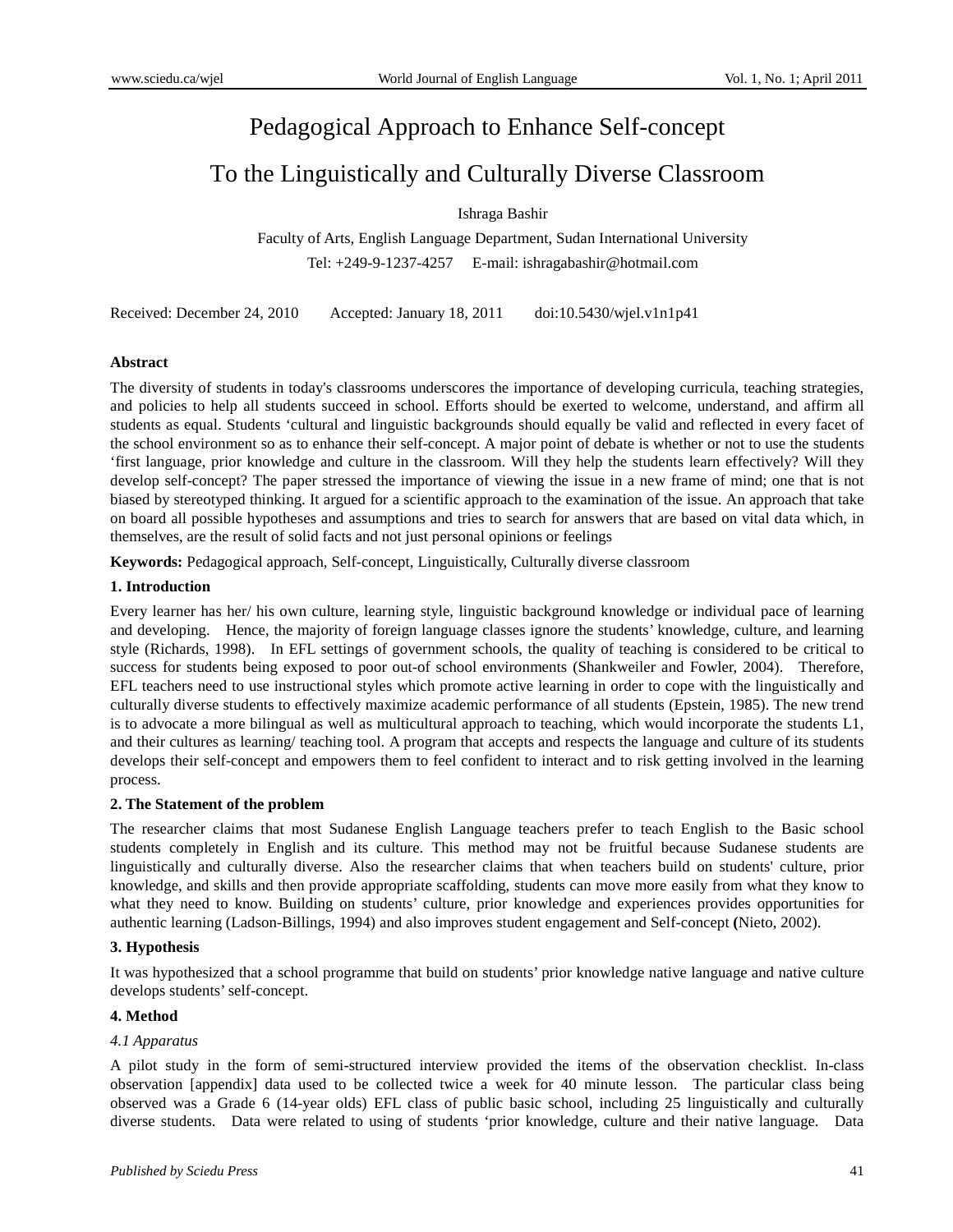were taken in the form of written notes .A participant observation was carried out as the teacher who was teaching the lesson also took the notes.

#### *4.2 The School Program*

In the early 1990s, a new series was introduced. That was the SPINE series. SPINE stands for 'Sudan Practical Integrated National English'. This series was designed by a number of Sudanese experts helped by some experts who are native speakers of English and who helped in the designing an editing of the series. The series is composed of 6 books; 3 for the Basic Level and 3 for the Secondary Level. SPINE is the current course now and it has been in use since 1992. SPINE series was written with a different learner profile in mind. It was written in the early 1990s by authors who belonged to the traditional methods of teaching and syllabus design. They are not to blame for that. What they did was the state-of-the-art in those days.

#### *4.3 The notion of self-concept*

Innumerable studies have been published, and different definitions and theoretical frameworks have been proposed in an attempt to discover what makes individuals engage and persist in the language learning process. Self-concept has been defined in a variety of ways: as the belief that one is capable of performing in a certain manner to attain certain goals, as a person's belief about their capabilities to produce designated levels of performance that exercise influence over events that affect their lives.

Self-concepts serve as regulators of human behaviors and they help individuals interpret their actions and experiences. As Oyserman states, it is what comes to our mind when we think of ourselves, which provides "incentives, standards, plans, rules, and scripts for behavior" a (Markus; Wurf, 1987, p.299). According to (Markus and Wurf 1987, p.307), The self-concept contains a variety of representations – cognitive or affective, in verbal, image, neural or sensory-motor form, representing the self in the past, future or the here-and-now, encompassing the actual or the possible self. For these authors, the *actual self* is the set of attributes that the individual believes he/she has in the present, while the *possible self* corresponds to the images of what the individual might become in the future, including the selves they could become (*desired selves*),and the selves they are afraid of becoming (*feared selves*).While the notion of self-concept contains core conceptions that define a person's identity that can be more or less stable over an extended period of time, possible selves have to do with the dynamic properties of the self-concept, such as motivation and social change, which give "direction and impetus for action, change, and development" (Markus; Nurius, 1986, p.960). In this sense, we can say that possible selves can stimulate individuals to learn an L2, especially when they differ from the attributes these individuals think they have in the present (actual selves). If learners see themselves as competent speakers, members of a global community, there are chances that they will exert effort and persist in trying to accomplish those attributes in the present.

#### *4.4 The role of self-concepts in student's academic achievement*

According to (Linguagem & Ensino, Pelotas. 2009) People can form positive as well as negative future representations, which in turn can have distinct consequences for motivation and achievement in educational settings. According to the self-theory, individuals can create as many possible selves as they wish, but their choices are influenced by the social context and their experiences. They can create both *desired selves*, such as the ideal, the creative, the successful, the admired self, as well as *feared selves*, such as the depressive, the lonely, the incompetent, the unemployed self (Dörnyei,1994). The types of possible selves individuals will generate may vary depending on the possibilities and choices available in the context that surrounds them. For example, in the educational setting, the teacher's style, methodology, attitudes, and motivation, may influence the extent to which students will put effort in achieving their possible selves. Specific teaching practices can either help students achieve their desired selves or push them closer to what they fear. Among the possible selves individuals project, (Higgins 1987, p.320) identifies two important domains of the self that can exert a great impact on individuals' behavior and motivation:

1. The *ideal self*, that is, "your representation of the attributes that someone (yourself or another) would like you, ideally, "to possess".

2. The *"ought to" self*, that is, "your representation of the attributes that someone (yourself or another) believes you should or ought to possess"

Although the ideal and the "ought to" selves seem similar, the ideal self focus on the person's wishes and aspirations in order to obtain pleasure or a positive result, while the "ought to" self emphasizes the avoidance of negative outcomes. In the later, there is a sense of duty and responsibility involved. (Higgins 1987, p.320) also identifies a third domain called *actual.* Among the determining factors suggested by different theories, learners' self-concept has proved to be a much more consistent predicator of behavior than any of the other closely related variables (Bandura, 1986). To quote Bandura,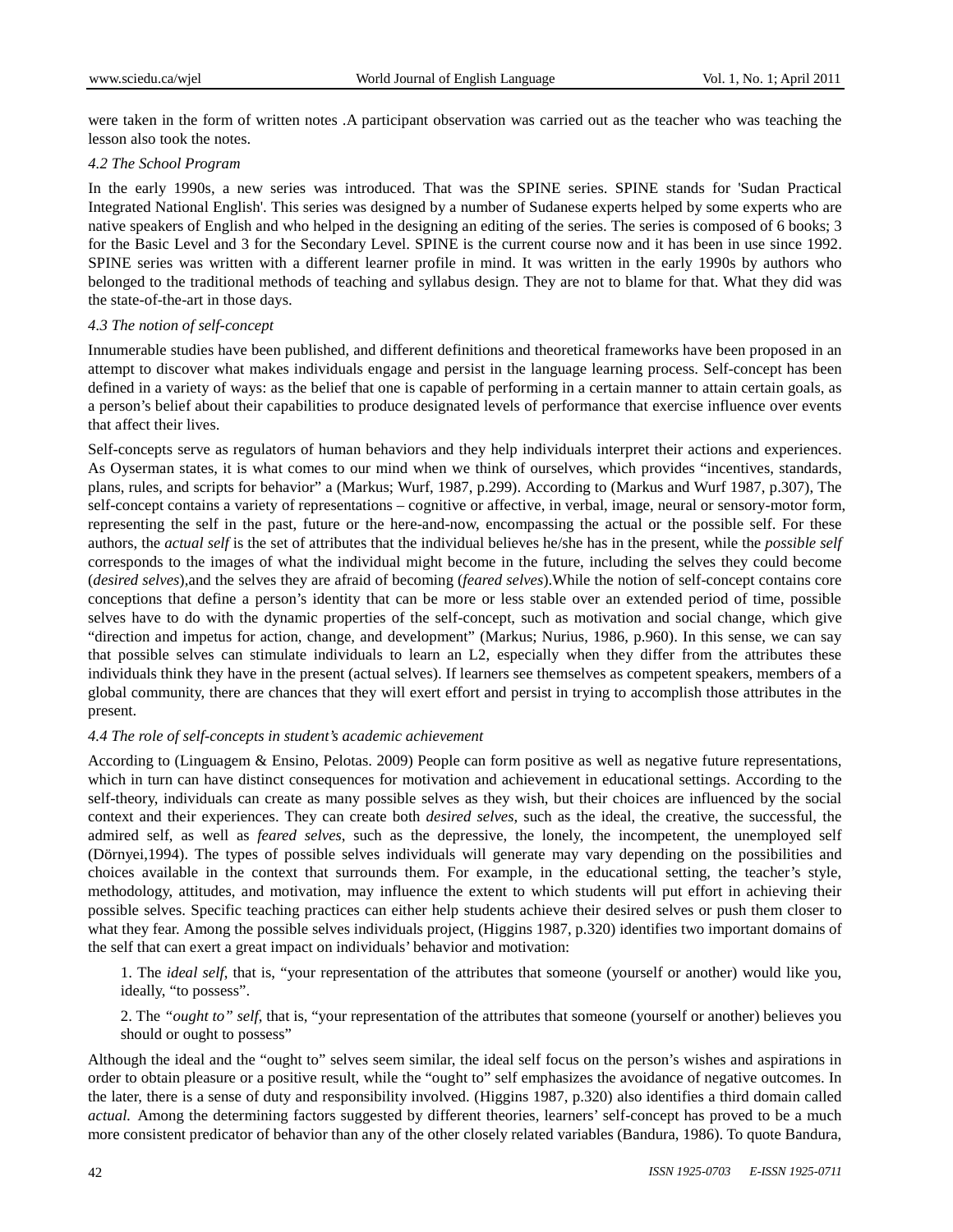"many students have difficulty in school not because they are incapable of performing successfully, but because they are incapable of believing that they can perform successfully, that they have learned to see themselves as incapable of handling academic skills" (p. 390). This view is supported by (Graham and Weiner 1996) who observed that the acquisition of new skills and the performance of previously learned skills have been related to efficacy beliefs at a level not found in any of the other expectancy constructs. (Chamot 1993) reports that "one of the basic needs of language learners is having a high level of confidence in successfully completing a task". Students confident in their academic skills expect high marks on related exams and papers. Conversely, students who doubt their academic ability see a low grade on their paper even before they begin their exams. This would lead one to infer that research on achievement, on why students connaturally must focus, at least in great part, on students' self-concept beliefs.

### *4.5 The Role of teacher in developing Students' self-concepts*

In order for the teacher to foster students' self-concept, he/she should try to create learning activities that are based on topics that are relevant to the students' lives e.g. prior experiences culture concepts and beliefs. Strategies include using local examples, teaching with events in the news, using pop culture technology (iPods, cell phones, YouTube videos) [appendix] to teach, or connecting the subject with the students' culture, outside interests or social lives (Brozo, 2005).

#### *4.6 Establish a sense of belonging*

People have a fundamental need to feel connected or related to other people. In an academic environment, research shows that students who feel they 'belong' have a higher degree of self-concept and academic confidence. According to students, their sense of belonging is fostered by an instructor that demonstrates warmth and openness, encourages student participation, is enthusiastic, friendly, helpful, organized and prepared for class (Freeman, Anderman and Jensen, 2007; Anderman and Leake, 2005).

### *4.7 The Role of prior knowledge in learning l2*

Research has shown that a learner's prior knowledge often confounds an educator's best efforts to deliver ideas accurately. A large body of findings shows that learning proceeds primarily from prior knowledge, and only secondarily from the presented materials. Prior knowledge can be at odds with the presented material, and consequently, learners will distort presented material. Neglect of prior knowledge can result in the audience learning something opposed to the educator's intentions, no matter how well those intentions are executed in an exhibit, book, or lecture. (Wenden, 1999).

#### *4.8 Effect of L1 knowledge on L2 learning*

Anecdotal evidence suggests that some EFL teachers strongly believe that they should never use even a single word from the mother tongue in the classroom. These teachers are followers of the so-called "Monolingual Approach", and others who are somehow skeptical about the use of L1 or use it wisely in their classes are the proponents of  $\alpha$ . Bilingual approach". In addition to these two approaches, Nation (1997) introduces another approach called a "Balanced Approach". He believes teachers need to show respect for learners' L1 and need to avoid doing things that make the L1 seem inferior to English, at the same time, it is the English teacher's job to help learners develop their proficiency in English, here is that a balanced approach is needed which sees a role for the L1 but also recognizes the importance of maximizing L2 use in the classroom. Support for the Monolingual approach to teaching can be summarized as follows:

- 1. The learning of an L2 should model the learning of an L1 (through maximizing the exposure to the L2).
- 2. Successful learning involves the separation and distinction of L1 and L2.
- 3. Students should be shown the importance of the L2 through its continual use.

During its history, bilingual approach gained support and validation form many scholars and research findings. (Auerbach 1993, p.18) believes that "when the native language is used, practitioners, researchers, and learners consistently report positive results". In fact there has been a gradual move over the years away from the "English only" dogma that has long been a part of the British and American ELT movement (Baker 1994). (Mills 2004) advocates the use of Bilingual approach and discredits the monolingual approach in three ways: 1: it is impractical, 2: native teachers are not necessarily the best teachers and 3: exposure alone is not sufficient for learning. In support of the bilingual approach Atkinson proposes his theory called "Judicious use theory" (p. 21), in which he espouses that L1 works as a vital source and also a communicative tool both for students and teachers.

#### *4.9 The role of culture in second language learning*

Since its earliest conceptualizations in the 1960s, multicultural education has been transformed, refocused and reconceptualized in a constant state of evolution both in theory and in practice. Multicultural education is to affect social change. The pathway toward this goal incorporates three strands of transformation: the transformation of self; the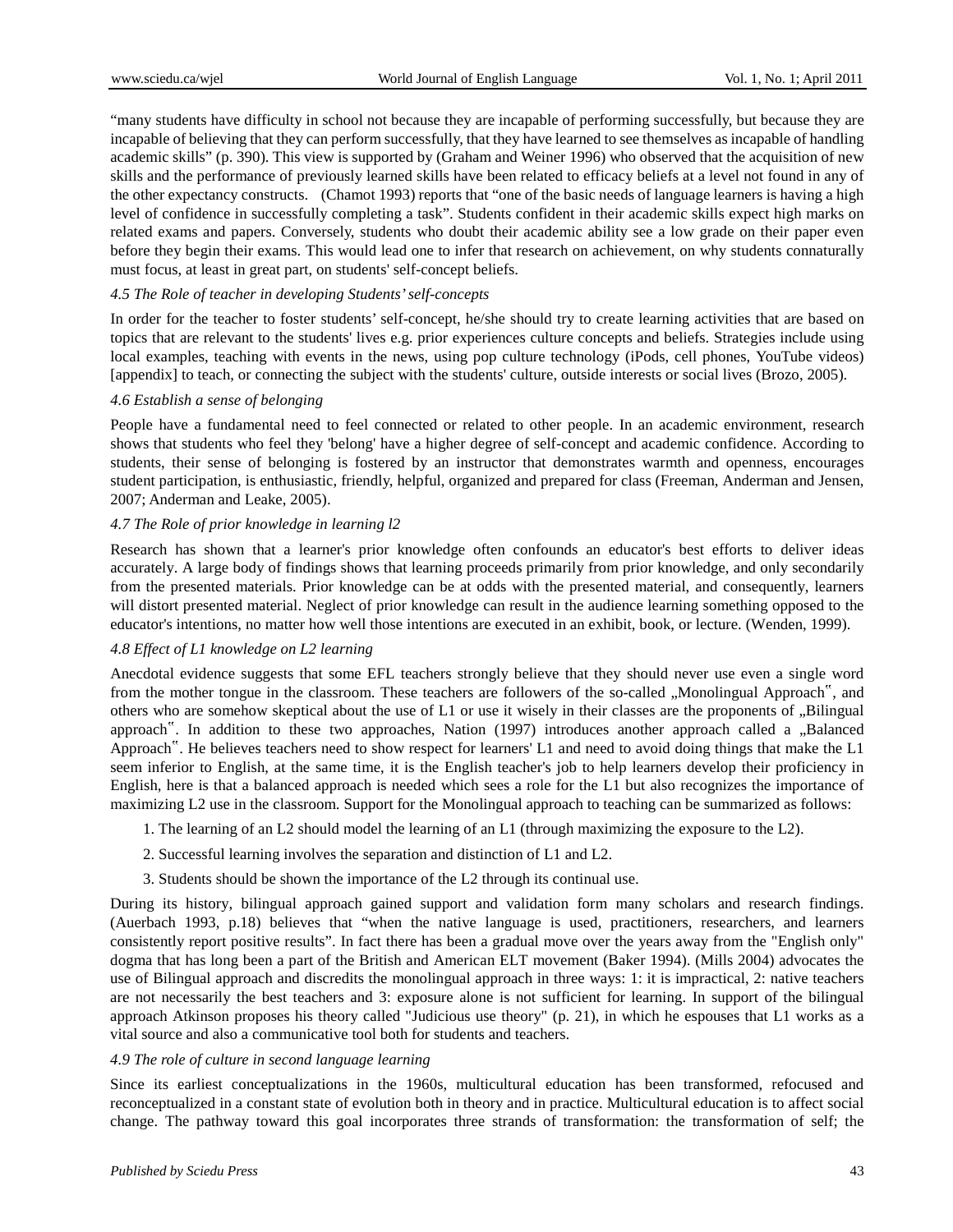transformation of schools and schooling; and the transformation of society (Banks 1986). Multicultural education is intended to decrease race, ethnicity, class and gender divisions by helping all students attain the knowledge, attitudes and skills that they need in order to become active citizens. In this period the multicultural education was working through exploratory stage which was characterized by their interest to transmit positive personal and social behavior about cultural diversity in the classroom context. Multicultural education is type of education that enables people in diverse background to accept and cope their difference, to be non judgmental and to accept the right of all people developing their linguistic, cultural and religious expression. In addition, multicultural education also can be defined as educational policies and practices that recognize accept and affirm human differences and similarities related to gender, race, handicap and class (Sleeter & Grant, 1987).

#### **5. Discussion**

The findings of this study support the hypothesis that using of students prior knowledge, culture and native language may prove effective weapons in the hands of the teacher of the linguistically and culturally class. Several aspects of the results warrant emphasis. As regards for, sharing the personal histories of all in the classroom; compile these stories and use as classroom resources it was found that more than half of the students participate well and a sense of pride was detected among students. Incorporating popular culture (e.g., music, film, video, gaming, etc) into the classroom curriculum enhanced students' self-concept. As time passed, the students became increasingly used to discussing independently and to posing and answering questions, and contributed more spontaneously to discussions. However, they still relied heavily on the teacher prompts and questions.

Although teacher input was required to give focus and direction to discussions of all kinds throughout the project, there was a very obvious development during the course of the project, with children becoming noticeably more reflective and talkative. There The children's responses when working independently were shorter, more shallow, and less developed, though they were nonetheless able to express and develop their thoughts, and discuss their own reactions and understandings. It was noticed that on the fifth week the students were listening to each other, working together, building on what the others had said, taking more turns. They were particularly interested in the foods and history of the culture that they had chosen .The children shared their essays in a whole-class session. In general, the topics presented were new to the children. However, on a few notable occasions, someone shared what they already knew about the topic. In some cases, the children referred to difficult expressions which they could not understand, for instance 'Padang Rituals' in relation to Dinka. The discussions after each lesson allowed other children to offer their opinions. A few difficult ethical questions were raised: one of the student for instance, wondered how relief organizations could agree to help in times of famine in Southern Sudan when people refuse to eat cows, and this generated a great deal of interested debate. Occasionally, the children posed questions which the teacher did not know how to answer. In fact, some advocates of a cultural dimension to language teaching, such as (Byram and Esarte-Sarries, 1991), stress that the teacher does not need to be an expert on socio cultural knowledge or foreign cultures. Instead, the teacher and pupils can work together as co-ethnographers finding out information together. I felt on several occasions that my knowledge of ethnic minority groups and their cultures was limited. At the end of the project, several reported that they would have liked to spend more time on this task.

#### **6. Conclusion**

The study concluded that the school English language program ignores the native language and its culture and their prior knowledge whereas the results show that the use of Students prior knowledge, 'cultural and linguistic backgrounds develops learning and enhances students self-concept. The study ends with some recommendations that Schools' program should be redesigned in order to make schools to become places whose goal is facilitating the process of learning for life

They must be places where all learning is perceived as valuable and as a foundation on which more learning can be built; where everyone learns rather than simply be sorted and prioritized based on social background. Teachers and school programs designers are in the best position for 'creating a chance' to do so. This means developing conditions in schools that enable students know that they have the right to envision other possibilities beyond those imposed by traditional barriers of race, gender, or social class. Even more importantly, those barriers should not be viewed as impediments of learning.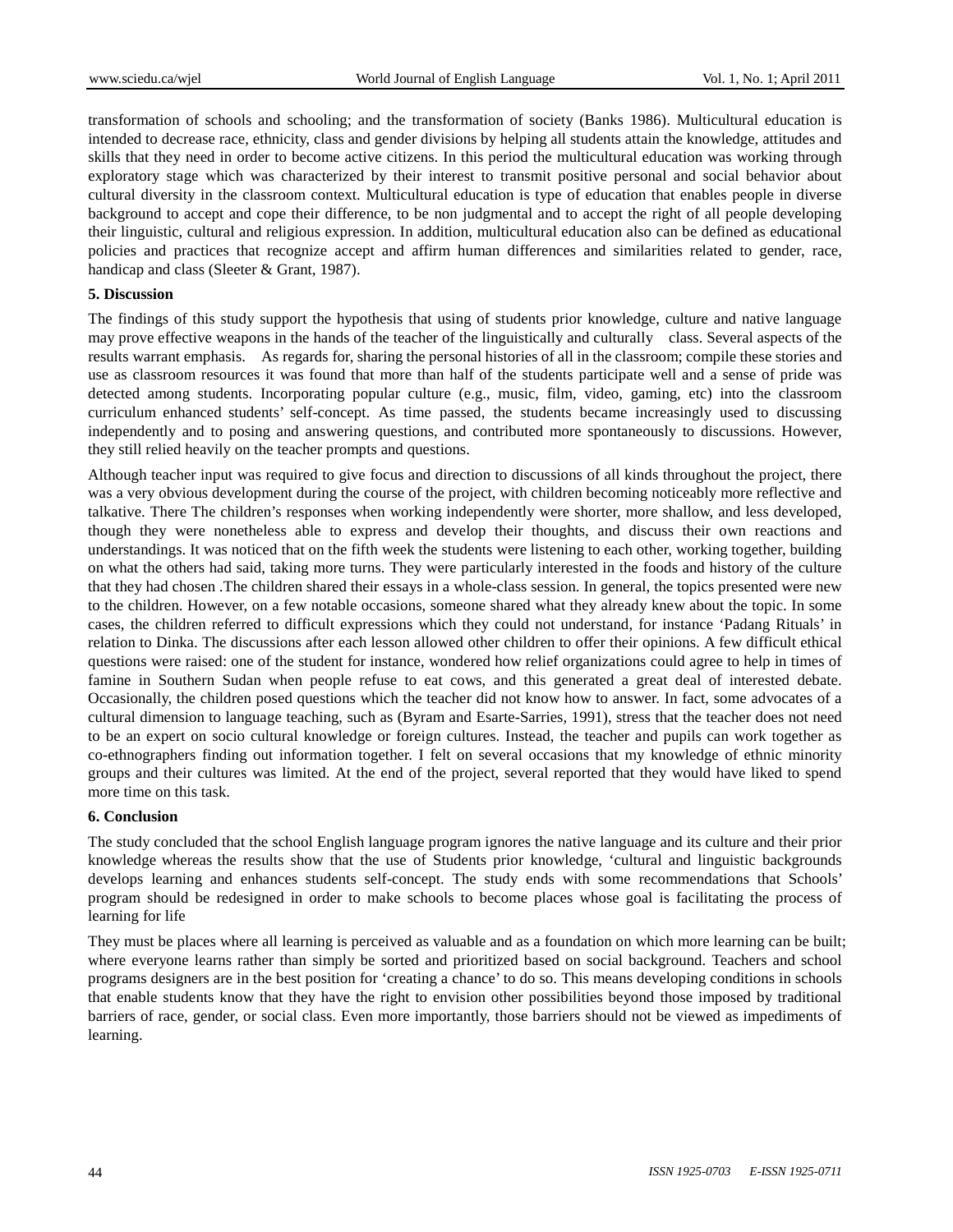#### **References**

- Auerbach, E. (1993).Re-examining English only in the ESL classroom. *TESOL Quarterly,* 27(1), 9-32. [doi:10.2307/3586949,](http://dx.doi.org/10.2307/3586949) http://dx.doi.org[/10.2307/3586949](http://dx.doi.org/10.2307/3586949)
- Baker, G. (1994).Teaching children to respect diversity. *Childhood Education*, 71(1), pp. 33-35.
- Bandura, A. (1986). *Social foundations of thought and action: A social cognitive theory*. Englewood Cliffs. NJ: Prentice-Hall.
- Banks, J. A. (1986). Multicultural education: Development, paradigms and goals. In J. Banks & J. Lynch, *Multicultural education in Western societies* (pp. 2-28). Eastbourne: Holt, Rinehart & Winston Ltd.
- Byram, M., & Esarte-Sarries, V. (1991). Investigating cultural studies in foreign language teaching. Clevedon, Avon: *Multilingual Matters.*
- Chamot, A. U. (1993). Changing instruction for language minority students to achieve national goals. *Proceedings of the Third National Research Symposium on Limited English Proficient Student Issues: Focus on Middle and High school Issues.* Retrieved 1st June, 2007from http:www.Ncbe.gwu.eduncbepubs/symposium/third/chamot.htm
- Dornyei, Z. (1994). Motivation and motivating in the foreign language classroom. *The Modern Language Journal*, *78*(3), 273-284. [doi:10.2307/330107,](http://dx.doi.org/10.2307/330107) http://dx.doi.org/10.2307/330107
- Epstein, J. (1985). After the bus arrives: Resegregation in Desegregated Schools. *Journal of Social Research* 41 (3). 23-43.
- Graham, S. & Weiner, B. (1996). Theories and principles of motivation. In D. C. Berliner & R. C.
- Calfee (Eds.), *Handbook of educational psychology* (pp. 63-84). New York: Simon & Schuster Macmillan.
- Grant, C. A., & Sleeter, C. E. (1987). Who determines teacher work? The debate continues. *Teaching and Teacher Education*, v.3, n.1, p.61-64.
- Higgins, E. T. (1987). Self-discrepancy theory. *Psychological Review*, v.94, n.3, p.319-340.
- Ladson-Billing, G. (1994). *The dream keepers: Successful teachers of African-American children*. San Francisco: Jossey-Bass.
- Linguagem & Ensino, Pelotas, (2009). v.12, n.2, p.463-486.
- Lynley H. A., & Valerie S. L. (2005). *The Clearing House* v. 78 n. 5 p. 192
- Markus, H., & Nurius, P. (1986). Possible Selves. *American Psychologist*, v.41, n.4, p.954-969.
- Markus, H , & Wurf, E. (1987). The dynamic self-concept. *Annual Review of Psychology*, v.38, p.299-337.
- Mills, N. (2004). *Self-Efficacy of College Intermediate French Students: Relation to Motivation, Achievement, and Proficiency.* Retrieved 22<sup>nd</sup> April, 2007 from http:// www.sas.upenn .edu /~nmills /Dissertation
- Nation, I.S.P. 1997. L1 and L2 use in the classroom: a systematic approach. *TESL Reporter.* 30, 2: 19-27.
- Nieto, S. (2002). *Language, culture, and teaching: Critical perspectives for a new century*. Mahwah, NJ: Lawrence Erlbaum.
- Richards, S. (1998). *ELT Spectrum.* Oxford: Oxford University Press.
- Schankweiler, D. & Fowler, A. (2004). Questions people ask about the role of phonological processes in learning to read. *Reading and Writing: An Interdisciplinary Journal* 17, 483-515. [doi:10.1023/B:READ.0000044598.81628.e6,](http://dx.doi.org/10.1023/B:READ.0000044598.81628.e6) http://dx.doi.org/10.1023/B:READ.0000044598.81628.e6
- Tierra M. F., Lynley A., Jane M. J. (2007). *The Journal of Experimental Education* v. 75, Number 3, p. 203. [doi:10.3200/JEXE.75.3.203-220,](http://dx.doi.org/10.3200/JEXE.75.3.203-220) http://dx.doi.org/10.3200/JEXE.75.3.203-220.
- Wenden, A. L. (1999). An introduction to metacognitive knowledge and beliefs in language learning: beyond the basics. *System*, *24*(4), 435-441[. doi:10.1016/S0346-251X\(99\)00043-3,](http://dx.doi.org/10.1016/S0346-251X(99)00043-3) http://dx.doi.org/10.3200/JEXE.75.3.203-220.
- William G. B. (2005). *Thinking Classroom*. Vol. 6, Issue. 3, p. 42.